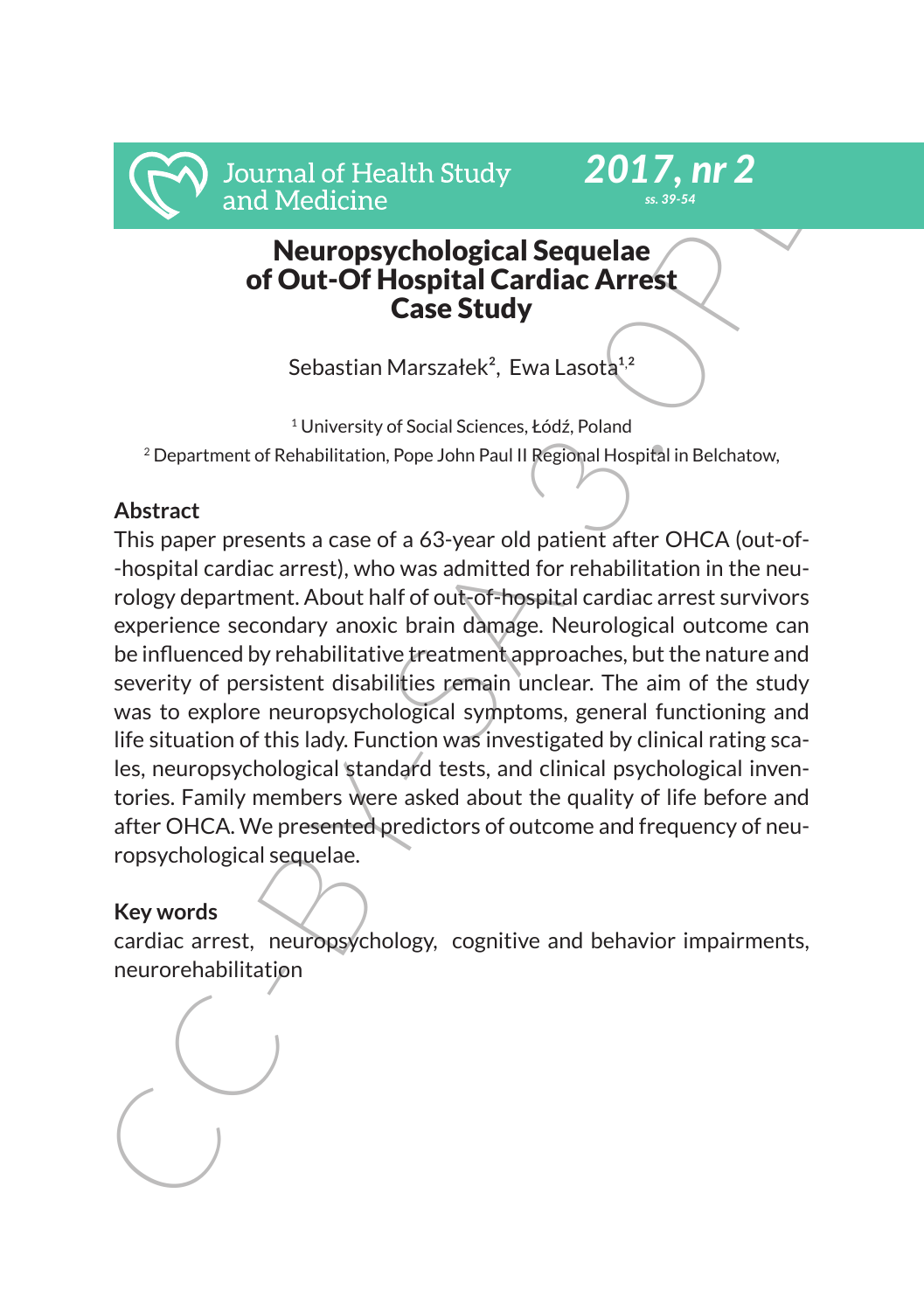#### **Introduction**

Out-of-hospital cardiac arrest (OHCA) is an important cause of death in developed countries, but the advances in emergency healthcare have/ increased the percentage of cardiac arrest survivors [18]. In Europe the incidence of sudden cardiac arrest in 1980-2004 was estimated to be 38 per 100,00 person/year with a survival rate of 10.7% [1,7]. In Poland, the reported incidence rate of OHCA is 55.6/100,00 inhabitants/year [25]. About 80% of cardiac arrests occur at home, for which the rate of death is at least 90% [1,25]. More than a half of the survivors have permanent brain damage of varying degrees [31]. The use of an implantable cardioverter defibrillator in selected patients and the availability of public-access defibrillators have improved survival with an acceptable quality of life [1,7,39]. In-hospital arrests have slightly better outcomes than those that occur outside the hospital, with restoration of circulation in 44% of patients and survival to discharge in 17% of patients [2]. Two randomized, controlled trials showed a positive effect of hypothermia on mortality and morbidity after cardiac arrest [39].

ntroduction<br>
Out-of-hospital cardiac arrest (OHCA) is an important cause of death<br>
in developed countries, but the advances in emergency healthcare have<br>
increased the percentage of cardiac arrest in 1980-2004 was estimat The human brain has a constant requirement for oxygen to meet energy demands. When oxygen delivery is disrupted, a series of cerebral homeostatic and vascular mechanisms is activated, directed toward maintaining oxygen supply [1,5]. This autoregulation maintains cerebral blood flow against abrupt blood pressure change within a certain range (about 50 – 150 mm Hg) and maintains delivery and utilization of oxygen despite fluctuations in the supply [5,23]. Therefore, even though the brain does not store oxygen, oxygen deprivation must be sustained in order to render cerebral autoregulatory mechanisms effectual and for the brain not to become injured. A period longer than 4 to 8 min is said usually to produce cerebral infarction and disseminated cell death [5,18] The mechanisms which cause anoxic damage are both complex and diverse. They comprise of a cascade of time-dependent alterations in neuronal function, metabolism and morphology [5,11,13]. The first concerns the distribution and disposition of cerebral blood vessels so that those portions of the supply territory that lie in the fringes of supply of the major cerebral arteries are the first to experience reductions in blood flow [5,13]. Second, the specific metabolic and biochemical properties of the involved structures are such that the higher the metabolic demand of a given area the more likely it is to be affected by oxygen deprivation [5,11,31].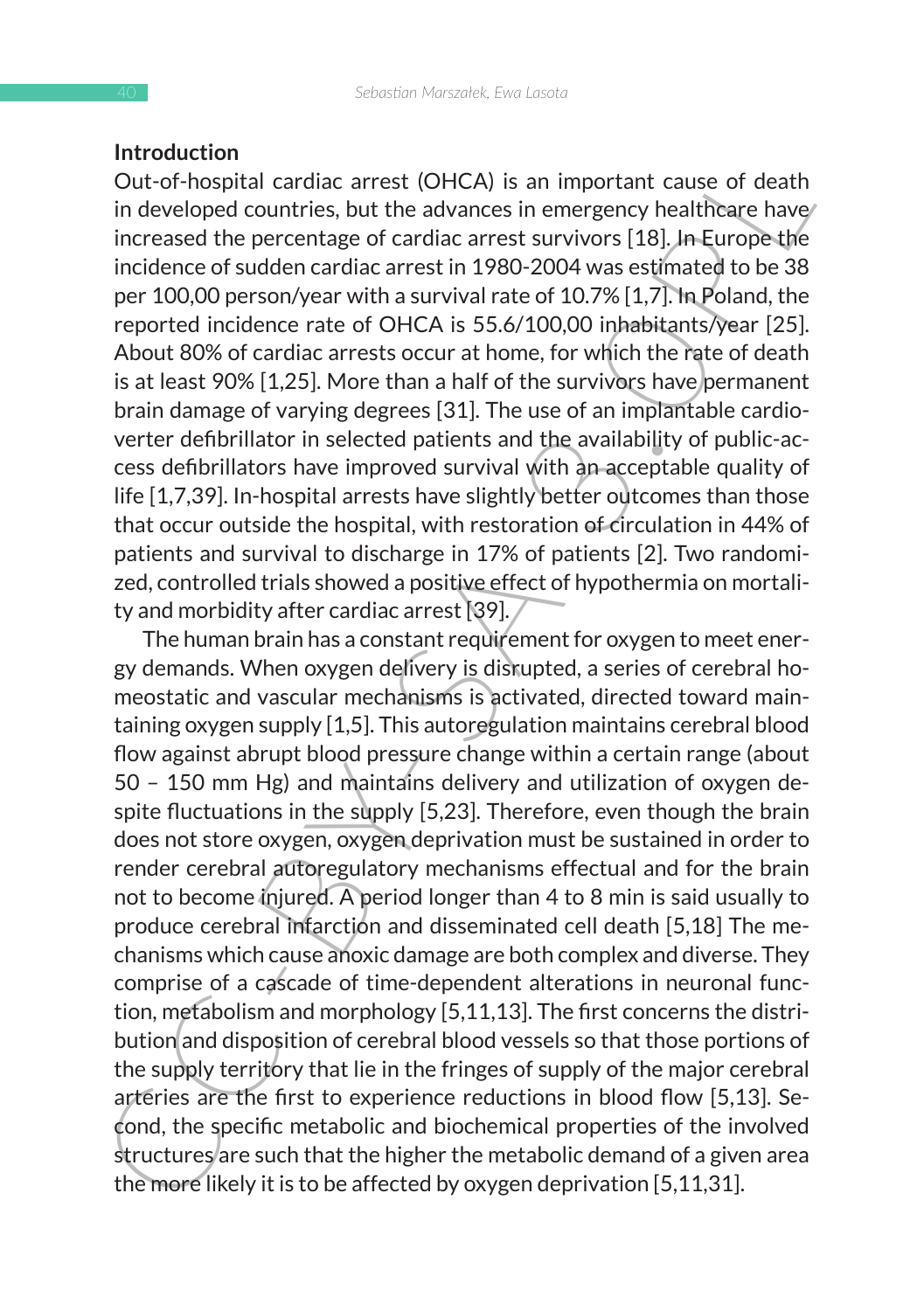## **Predictors of Outcome**

Most studies that have assessed predictors of outcome in patients with anoxic ischemic encephalopathy have the reliable prediction of an outcome no better than a vegetative state or severe disability with total dependency at 3 to 6 months after arrest as their prime objective. They are shown below [12,13,39].

- 1. The absence of a pupillary reaction to light suggests a poor prognosis but has unclear specificity when assessed early after a cardiac arrest. All patients whose pupillary reactions were absent at day 3 after cardiac arrest had poor outcomes.
- 2. The motor response to noxious stimuli also provides useful prognostic information. Prospective studies showed that a motor response to noxious stimuli that was no better than extensor posturing (i.e., a decerebrate response or no response) at 72 hours was associated with a poor outcome.
- 3. The corneal reflex is tested by touching the cornea with a gauze or cotton swab and looking for contraction of the orbicularis oculi on either side. In two prospective studies, the absence of a corneal reflex at 72 hours was associated with a poor outcome.
- Frequencies of outcome<br>
Most studies that have assessed predictors of outcome in patients with<br>
anoxic ischemic encephalopathy have the reliable prediction of an out-<br>
come no better than a vegetative state or severe disab 4. The absence of eye movements in response to irrigation of the ear canals with ice water at 72 hours is another indicator of poor outcome. However, the caloric response can be blunted by many sedative drugs. To avoid the confounding effects of cumulative or large doses of sedative, anesthetic, and analgesic drugs, it is best to put off testing until there is ample evidence that they have been cleared from the circulation.
	- 5. Myoclonic status epilepticus (bilaterally synchronous twitches of limb, trunk, or facial muscles) is likewise a marker of a poor outcome.
	- 6. Electrophysiological Signs and the measurement of somatosensory evoked potentials (SSEPs), especially the response from the primary somatosensory cortex (assessed 20 msec after electrical stimulation of the median nerve at the wrist), has emerged as the most accurate predictor of a poor outcome in patients with anoxic ischemic encephalopathy.
	- 7. Neuroimaging computed tomographic (CT) images are usually normal immediately after a cardiac arrest, but by day 3 they often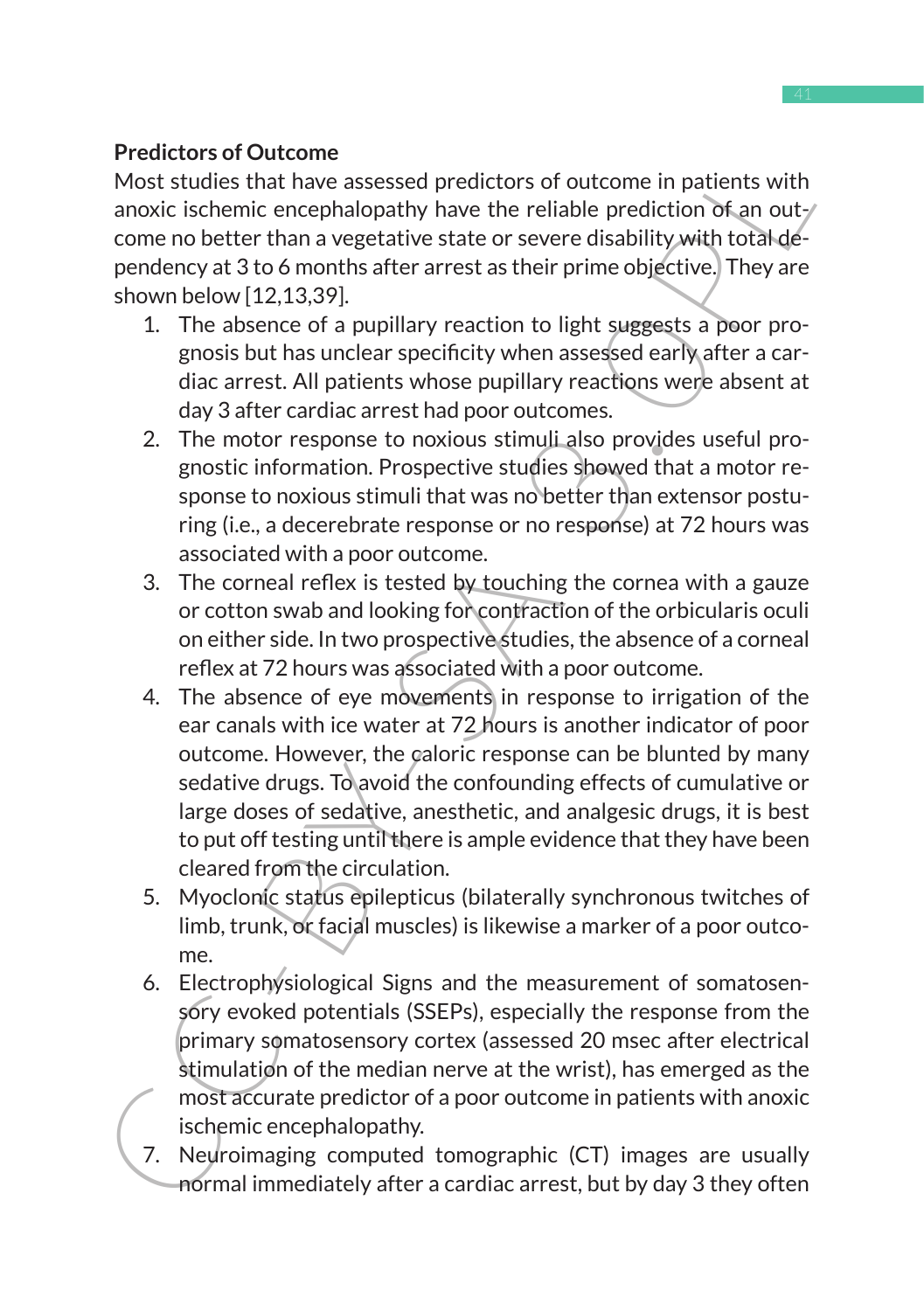show brain swelling and inversion of the gray-white densities (with the use of quantitative measures) in patients with a poor outcome. Further study is needed to assess the clinical use of these findings in establishing a prognosis.

Many patients who do not have the abovementioned unfavorable clinical features still have poor outcomes. The brain stem is more resistant to anoxic ischemic damage than the cerebral cortex; thus, compromise of brain-stem reflexes suggests that the cortex must be severely damaged. However, preserved brain-stem reflexes do not imply intact cortical function [5,39].

### **Neuropsychological Sequelae of Anoxic Episodes**

OHCA survivors show no fixed pattern of cognitive and neurological consequences of brain injury [25]. Most neurologists encounter these patients during the early phases of coma and confusional states [18].The symptoms depend on the degree of brain damage, which is proportional to the duration of OHCA [18,27]. The most common cognitive disorders range from minor disability to no conscious cognitive activity due to severe arousal disturbances, limited awareness and attention, and higher- -level cognitive dysfunctions. The latter commonly include memory and executive disturbances [14,18] and personality abnormalities [9, 12, 25].

structure that the best and the streamed and the streamed the selective the selective measures) in patients with a poor outcome.<br>Further stady is needed to assess the clinical use of these findings<br>Many patients who do not An amnesic syndrome was reported in 54% cases, while memory disturbance without accompanying cognitive change was identified in 19% of them [5]. The amnesia was said to be characterized by intact registration, severely depressed free recall, less depressed recognition memory, and greater than normal susceptibility to interference. The precise nature of the memory disturbance in anoxic patients most likely depends on which brain structures are affected and to what extent. Mackenzie Ross and Hodges [5] found well preserved knowledge of famous people in the context of profound impairment of personally relevant autobiographical memory, which they suggested may be attributable to the multifocal neocortical damage sustained by this patient, who presented generalized intellectual impairment and marked deficits in frontal executive function in addition to the memory deficit [5]. An association between amnesic disorders and the structures of the mesial temporal region, in particular the hippocampus, has long been established [40]. However, the phenomenon of amnesia has not been associated exclusively with the hippo-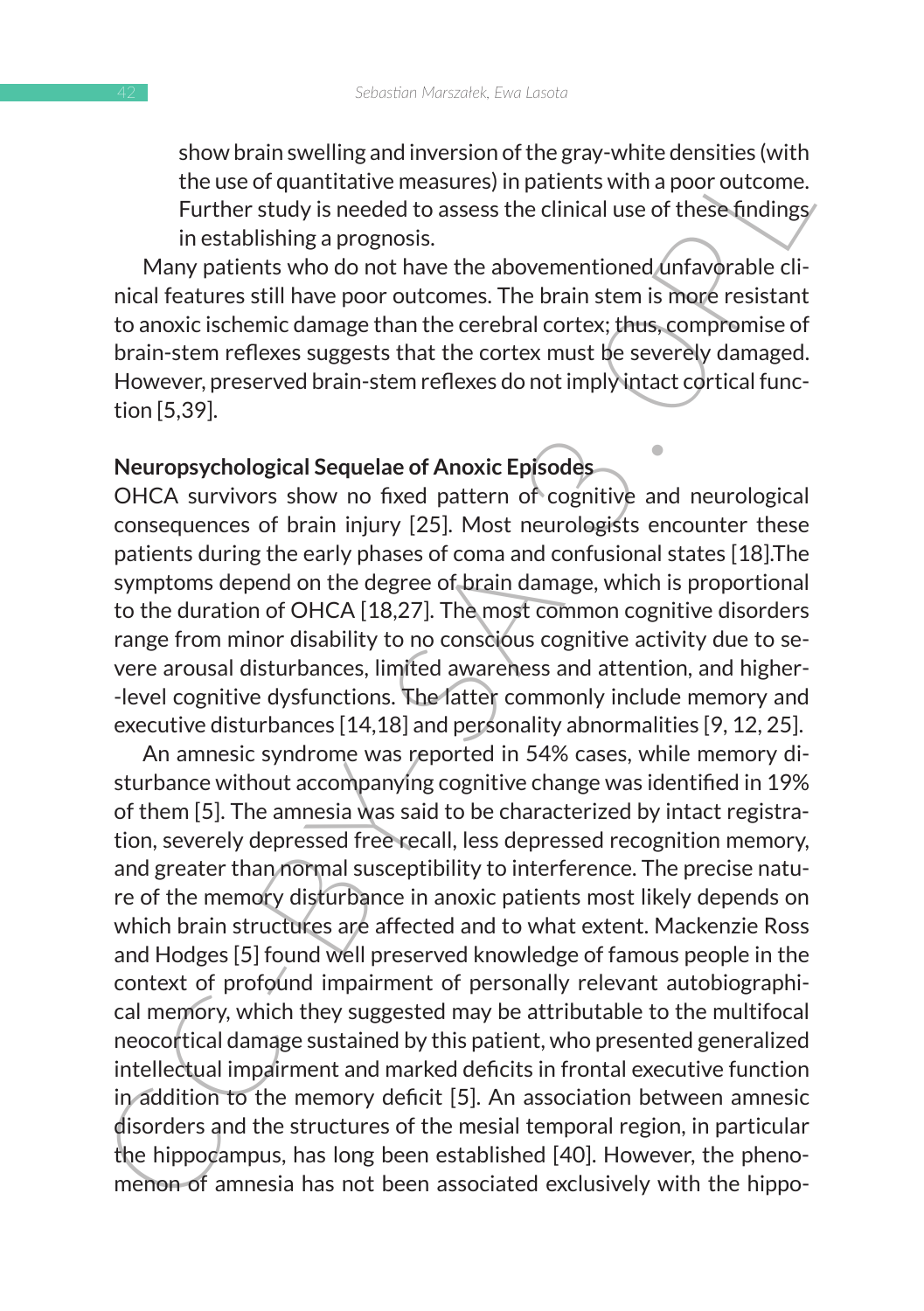campus, and post-anoxic amnesia has not invariably been associated with hippocampal changes [40]. Experimental evidence has demonstrated that lesions to the anterior thalamic nuclei, the fornix and the hippocampus can all produce comparable memory deficits [5,40]. It has also been suggested that there may be a characteristic memory deficit associated with lesions of the dorsolateral prefrontal cortex and caudate nucleus [5]. Unlike amnesic syndromes associated with lesions of the hippocampus or thalamus, frontal amnesic deficits are characterized by poor recall with relative preservation of recognition abilities. Cummings [5] has argued that the reason for this is that the frontal subcortical circuits mediate memory activation and search functions rather than storage; lesions produce deficits of information retrieval with relatively preserved recognition [5]. The precise nature of the memory disturbance in anoxic patients most likely depends on which brain structures are affected and to what extent.

Lampoc, and post-anoxid ministal and not twarfally been associated with the signocannal changes [40]. Experimental evidence has demonstrated that lesions to the anterior thalamic nuclei, the fornix and the hippocamy or gog Changes in personality and behavior, or in some aspect of executive function, were noted in 46.2% of individual cases under review [5]. The most frequently reported change in personality was either emotional lability and impulsivity, or alternatively a lack of emotional expression. Both of these were often associated with lack of concern [5]. Reich et al. [5] reported 6 survivors of cardiac arrest who suffered from only mild cerebral impairment, manifested primarily in personality changes and behavioral symptoms. The patients were distractible, irritable, and disinhibited, with disturbances of impulse control and loss of judgment. On mental status examination they showed bland or labile affect, rigid thought patterns, and major disturbances of insight, empathy, and self- -awareness. In each case the symptoms were initially mistaken for depression. [5]. Lezak described a reduced capacity for planning, initiating and carrying out activities in association with anoxia, changes in executive function have attracted little attention in this etiology. Reduced executive function in this context refers to distractibility and difficulty with multiple tracking, impaired planning, and poor abstraction [17]. Behavioral changes associated with lesions of the prefrontal region have been amply demonstrated [5]. They include changes in such capacities as the orderly planning and sequencing of complex behaviors, the ability to attend to several components simultaneously or to alter flexibly the focus of concentration, the capacity to grasp the context and gist of a complex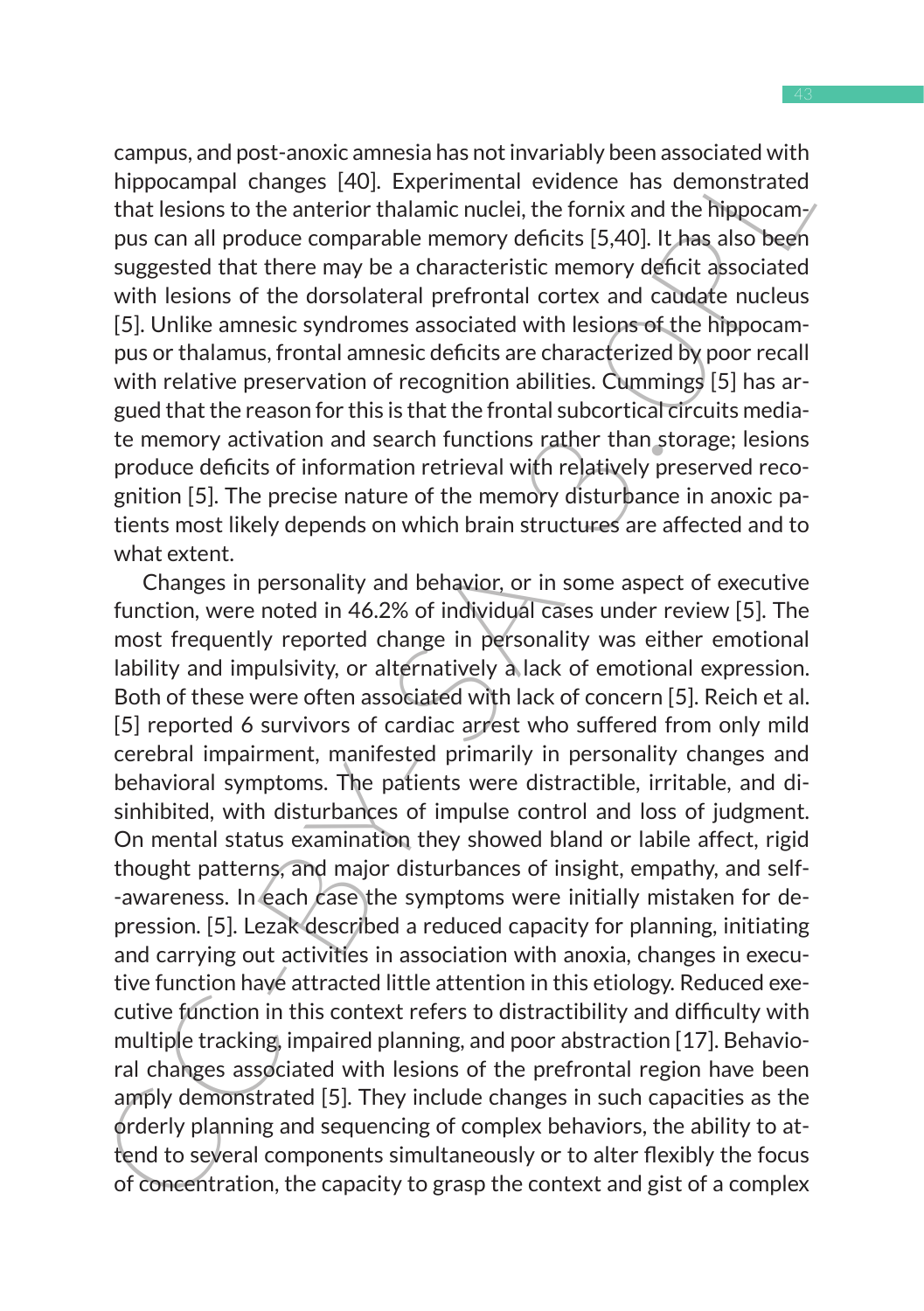station, the animy to intown ministery mistriculation, the inminiton or in-<br>mediate but inappropriate response tendencies, and the ability to sustain<br>behavioral output without perseveration [5]. Similar behavioral changes<br> situation, the ability to follow multistep instructions, the inhibition of immediate but inappropriate response tendencies, and the ability to sustain behavioral output without perseveration [5]. Similar behavioral changes including disorders of executive function, personality changes, and mood disturbances are found in patients with lesions in other brain regions, most notably the basal ganglia [5]. The most commonly reported changes associated with basal ganglia lesions include loss of motivation and initiative, loss of cognitive flexibility, reduction in both mental and behavioral activities, blunting of affect, and reduced or altered verbal output [5]. This phenomenon has been explained on the basis of the connectivity between separate regions of the basal ganglia, each of which projects to a different part of the frontal lobes [5,14].

Visuospatial or, less frequently, visual recognition problems were noted in 31% individual cases reviewed [5]. Complex visuospatial deficits are usually associated with lesions of the lateral occipitoparietal cortex bilaterally, an area that is thought to be particularly vulnerable in anoxic encephalopathy [5]. In most reported cases this has resulted in less profound perceptual disturbances than either a visual object agnosia or a Balint's syndrome [5].

Language has generally been considered to be preserved in anoxia [5,40]. Although language has not been examined extensively, in a number of studies it has been reported to be normal. For instance, Volpe et al. [5] reported normal performance on the controlled word association test, preserved capacity to paraphrase proverbs and perfect performance on the Token Test in their participants. Zola-Morgan et al. [40] tested case R.B. with Boston Naming and a screening aphasia battery and found no abnormalities other than an amnesic syndrome.

### **Case presentation**

13. 06. 2016r. A/63-year-old female (retired engineer with a university degree) fell in front of the house after leaving the car. She suffered from hypertension, hypercholesterolemia and panhisterectomy in April 2016. Passer-by (former international mission soldier) stated lack of pulse and started effective cardiopulmonary resuscitation. Emergency ambulance was called. Resuscitation lasted 10 min. Resuscitation was continued in the emergency department after sudden cardiac arrest in ventricular fibrillation. The intubated patient with assisted respiration was trans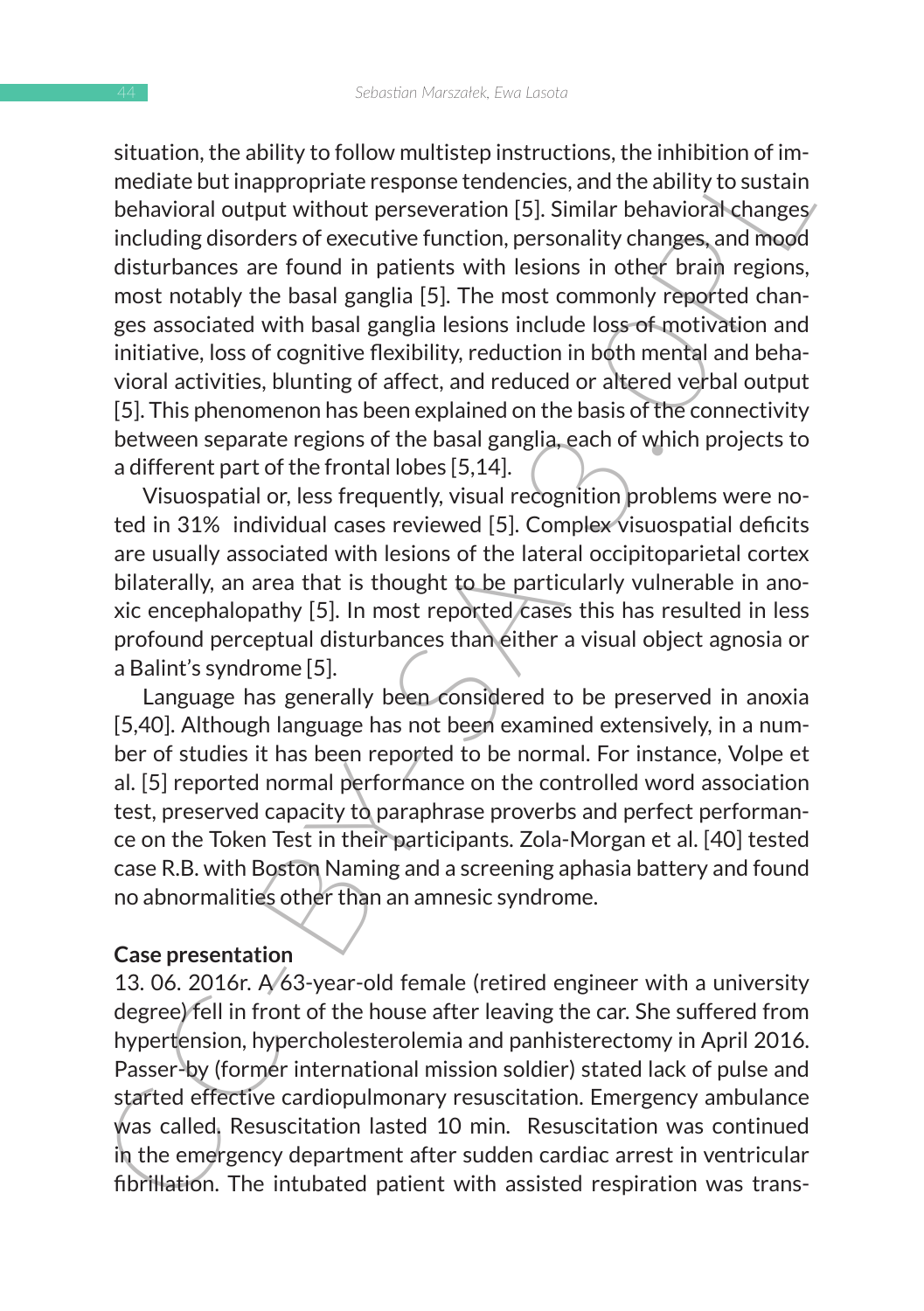Fire to a cachiongits. The inner went corriding the proportional aspectation thrombettomy. The head eurotransmission (CF) test revealed discrete subclavian ischemic lesions in both hemispheres of the bigin, Ory the third d ferred to a cardiologist. She underwent coronary angiography and aspiration thrombectomy. The head neurotransmission (CT) test revealed discrete subclavian ischemic lesions in both hemispheres of the brain. On the third day, the patient was extubated. In the following days, a gradual improvement of general condition was observed. Five days after cardiac arrest, the neuropsychological deficits and lack of motor deficits were identified in the neurological consultation. An amnestic syndrome was diagnosed in the psychiatric consultation. Three weeks after OHCA, the patient was discharged home. A month later, she was admitted to a neurological rehabilitation unit. On reception in preserved verbal-logical contact. Properly oriented in time and place. During the interview, she complained about retrograde amnesia (3 months before OHCA) and anterograde amnesia (1.5 months after OHCA). Pharmacotherapy has been coordinated by a cardiologist. She was included in neurorehabilitation in this particular neuropsychology training and occupational therapy.

Our interest in the presented case is due to the dynamics of the observed neurobehavioral changes due to unfavorable initial prognosis after OHCA and improved outcomes. The cardiological and neurological condition was initially severe. The patient was effectively diluted three days after OHCA. Previous attempts failed. Cardiological treatment was prolonged and stabilized after 3 weeks and ended in therapeutic success.

#### **Methods**

Neuropsychological assessment was based on cognitive screening in three measurements [35]. Screening was performed using Addenbrookes Cognitive Examination-Revised (ACE-III), which covers orientation, attention, memory, verbal fluency, language and visuospatial ability [17,32]. The first measurement was done one month after the event, the second one was extended with other neuropsychological tests after three months, and the third screening after nine months after the OHCA. The detection and quantification of acquired neuropsychological deficits rests upon the comparison of an individual's current cognitive functioning with an estimate of their premorbid ability [19,33,37]. We use Wechsler Adult Intelligence Scale IQ (WAIS-R PL). More comprehensive cognitive examinations included [32]:

- attention: Color Trails Test (CTT),
- memory and learning: California Verbal Learning Test (CVLT), Reys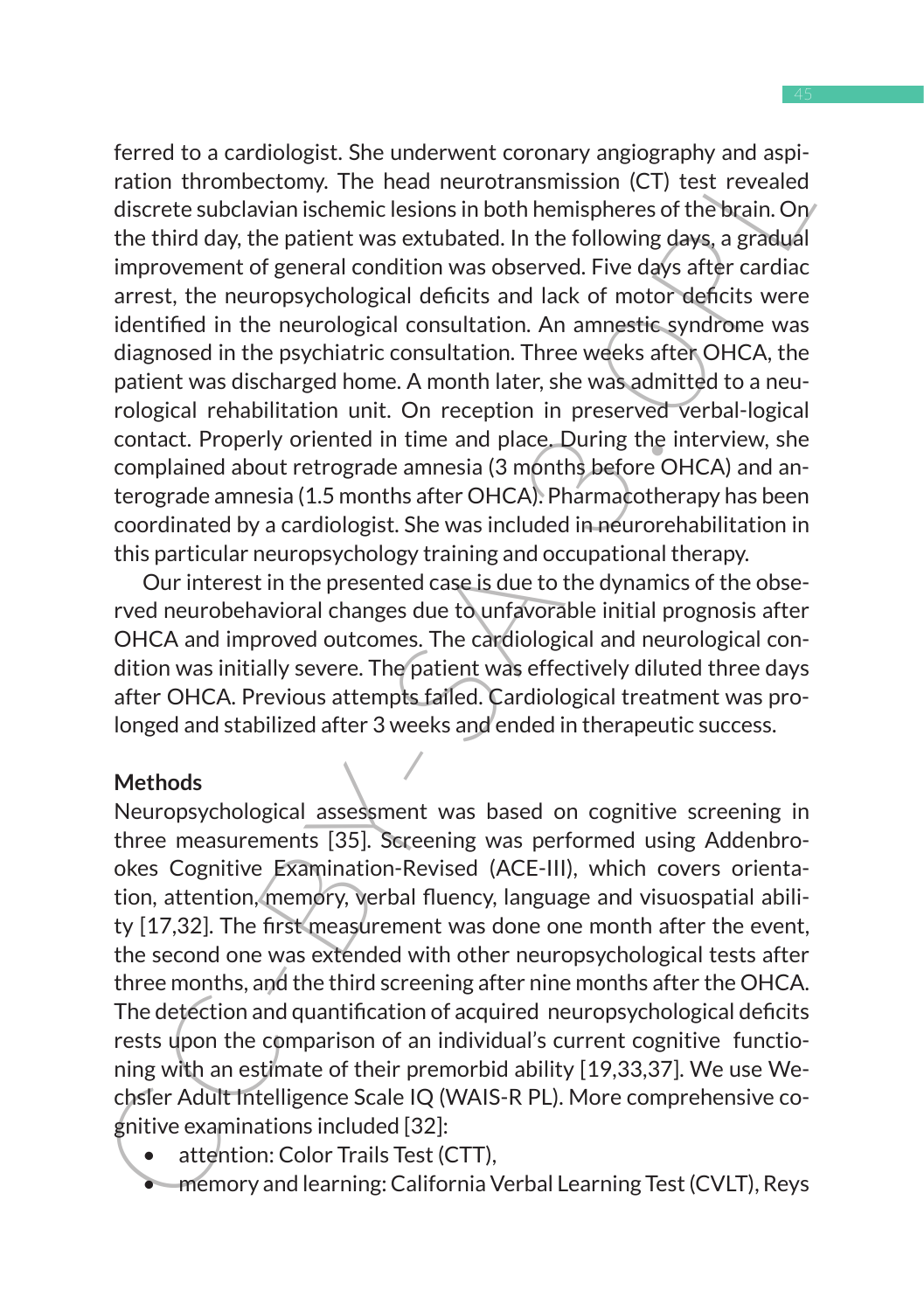Complex Figure Test (ROCF);

- executive functions: Tower of London(TOL), Verbal Fluency,
- language: spontaneous speech and Token Test (TT),
- visuospatial skills and motor performance: Clock Drawing Test (CDT), Performance IQ (WAIS – R PL),
- personality: observation, behavior screen ECAS, Background Questionnaire – Adult [32].

We collected information on demographic factors and lifestyle characteristics.

## **Result**

The results of the neuropsychological testing are summarized in table 1, which include clinical analysis of test results, evaluation of the severity level (mild, moderate, severe, or very severe) of the cognitive disorders.



The results of the subsequent measurements revealed the weakest performance in the first study. Depth of cognitive disorders was at me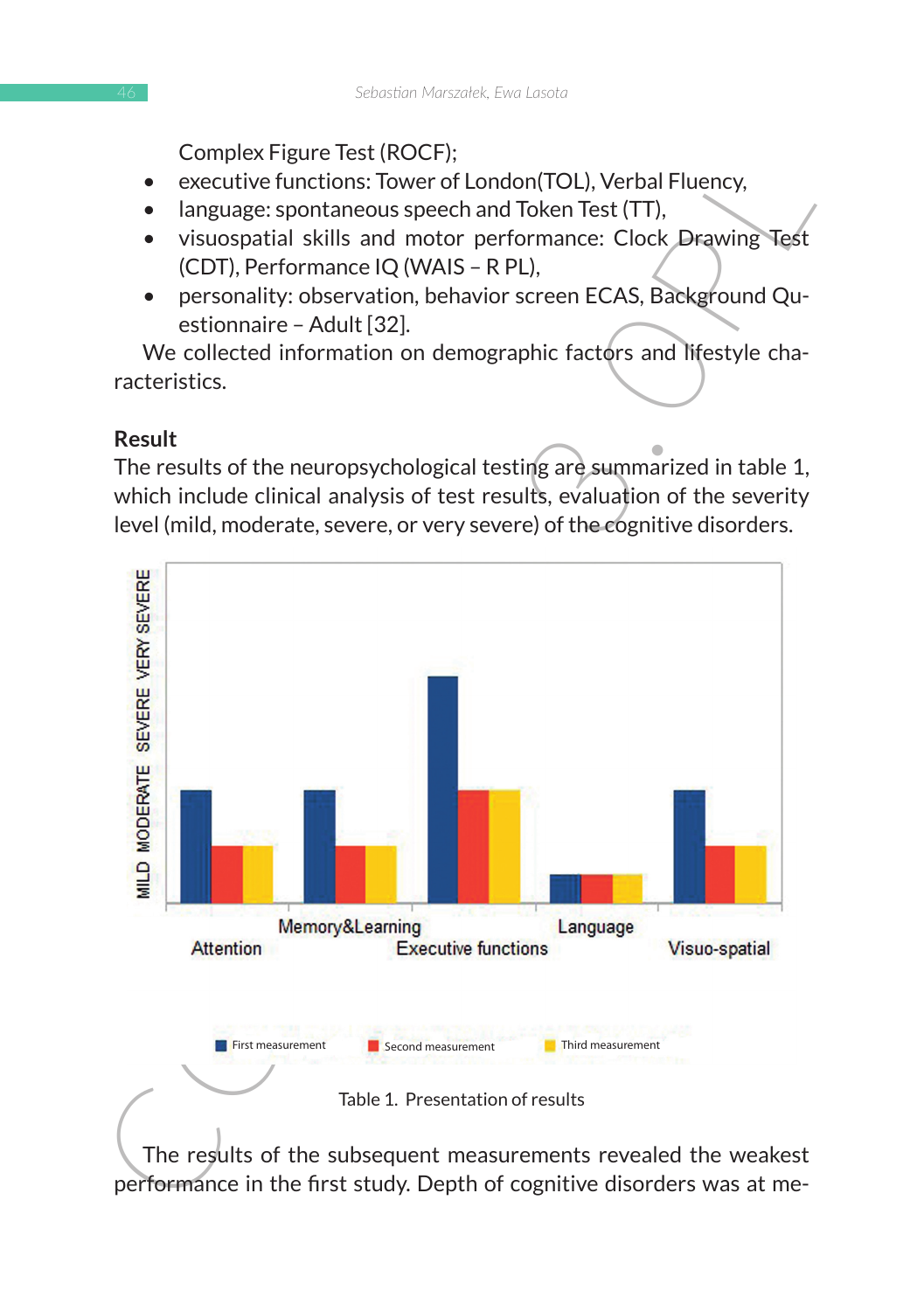origins the ensure the subsequents states the state and respuestive results were better. There were no differences between the second and third measurements (mild cognitive impairment). Language a3sessment/diathshow aphasi dium and deep levels (executive functions). In the subsequent studies the results were better. There were no differences between the second and third measurements (mild cognitive impairment). Language assessment didn't show aphasia (despite mild naming difficulties) and linguistic impairments. Based on the results of the WAIS-R (PL) test, a high level of premorbid ability is estimated. Full Scale (FSIQ WAIS-R PL) is a high-intelligence intellectualized test. The VERBAL VIQ scores are above average, while Performance PIQs indicate a high level of performance. The highest test scores were obtained in the following sub-subjects: Similarities, Picture Completion, Digit Symbol. They indicate a high premorbid ability. Attention should be paid to the answer given in the Comprehension (question about the fire in the cinema). Giving responses reveals a tendency to impulsive reactions. WAIS-R PL factor analysis reveals a reduction in processing speed. It is clear from the qualitative interpretation of the task that the patient is able to solve the visuospatial tasks (most sensitive to brain damage) but due to the psychomotor slowdown most often exceeded the set time limit.

Based on clinical observation of our patient we identified some type of behavioral and/or emotional dysfunction. These are impulsiveness, self- -awareness disorders and childlike behavior. We didn't find symptoms of depression and generalized anxiety disorder. Family was reporting changes in behavior and personality. We collected information in interviews with her husband and daughter. They have observed the repetitive, irresistible urge to perform an action, the experience of loss of voluntary control over this intense urge and the tendency to perform repetitive acts in a habitual or stereotyped manner, for example buying many unnecessary things. She was characterized with the tendency to act prematurely without foresight, resulting in behavioral disinhibition.

The neuropsychological assessment of the person with OHCA performed in the hospital showed impairment recovery in a wide spectrum of cognitive and behavioral functions other than memory. Memory disturbance is the most frequently reported neuropsychological impairment after a cardiac anoxic event [3,4,8,15,16,19]. Our measured cognitive impairments were classified as minor cognitive impairments. This result shows importance of educational level and including aspects of high premorbid ability [19]. In this case study our patient didn't show memory disturbance, however she showed executive and personality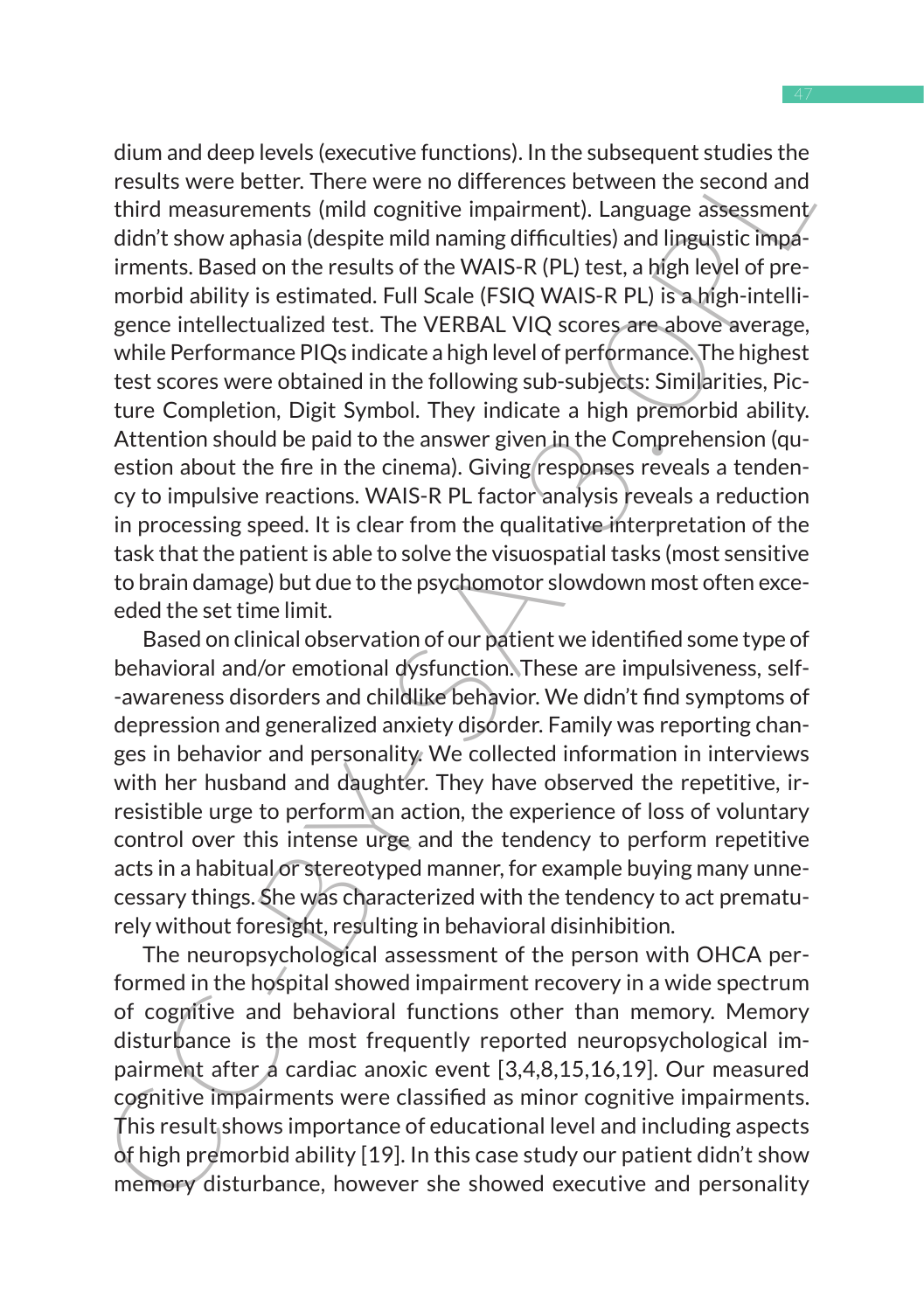dysfunction. Our findings confirm processing speed impairment [1,22]. Executive and personality dysfunction and frontal lobe affection are also frequently reported and our results support this finding [5, 24]. This behavior is sometimes difficult to distinguish from compulsivity due to their phenomenological similarities [24]. Frontal syndrome can often occur following infarction [6,11,18]. This syndrome is characterized by disinhibition and actions without foresight of the consequences, such as increased risk-taking behavior [24,29] and sometimes compulsions with the inability to inhibit repetitive, irresistible urges to perform action [24]. Frontal syndrome is associated with structural lesions in the frontal brain areas [24] or with connectivity between separate regions of the basal ganglia, each of which projects to a different part of the frontal lobes [5].

#### **Discussion**

The presented study provides three major points. First, fast effective cardio-pulmonary resuscitation minimizes the extent of brain damage. Secondly, the dynamic improvement of the neurological state in the first days after resuscitation is expected to return to full recovery. Thirdly, high premorbid ability resources affect the quality of life in the future [39]. Our data confirm the results of a previous study [25,34].

oysunction. Our minuling commit processing speed impariment [1,22].<br>
This behavior is and presonality dysfunction and frontal lobe affection are<br>
also frequently reported and our results support this finding. [5, 24]. This Mild cognitive deficits are common in OHCA survivors with a high functional premorbid status [34,36]. OHCA survivors are heterogeneous in terms of clinical status [6,26]. Earlier studies demonstrated that the functional consequences of brain injury range from complete recovery to mild cognitive deficits to severe cognitive-behavioural and motor impairments, minimally conscious state (MCS) or even permanent vegetative state (VS) [5,10,20]. Although massive and variable impairments usually occur early after OHCA [22,39], the most frequent in the post-acute phases are memory and executive abnormalities, sometimes coupled with subtle motor deficits [6,40]. In contrast, aphasia and perceptual impairments are rare [5,13,23]. The dynamics of cognitive and neurological symptoms in successive phases of post-cardiac arrest syndrome remain poorly understood [25]. Despite studies of early [18] or chronic stage impairments after OHCA [22,30], little is known about the natural course of recovery, patterns of chronic impairment, rehabilitation needs, or the effectiveness of therapies [25,26].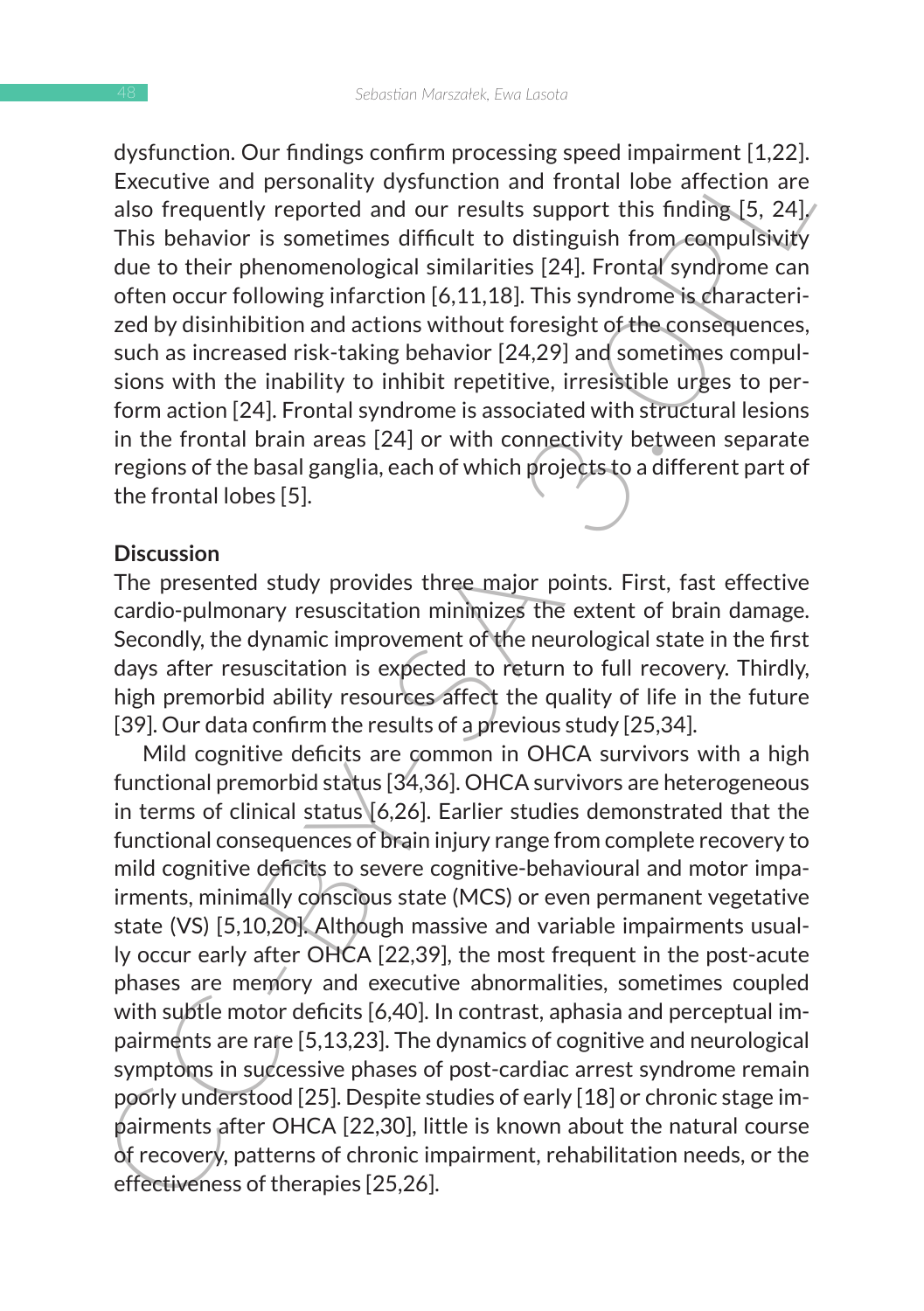Trias been possionated unar tenanimial sincon os enoughed only interestiglists calible dot other sudden brain injuries [21,26]. Accordingly, re-<br>habilitation should be comprehensive, conducted in specialized units and<br>star It has been postulated that rehabilitation should be modelled on principles established for other sudden brain injuries [21,26]. Accordingly, rehabilitation should be comprehensive, conducted in specialized units and/ started early post-injury when the patient is stable [1,18]. For patients with consciousness disorders, environmental management, passive physiotherapy, and sensory stimulation are provided [26]. For less severely impaired patients, progressive training addresses impaired cognitive and sensorimotor functions, and compensatory techniques, occupational therapy, environmental modifications and behavioral adaptation are recommended [1,21,26]. Pharmacotherapy may be useful, but the data is limited [25].

In our patient, behavioral observation and neuropsychological tests results suggested that post-anoxic cognitive decline caused the reduction of awareness. This fact must not be neglected in studies on emotional situation and quality of life in brain-damaged patients. Thus, with regard to the permanent cognitive limitations caused by cerebral anoxia, families and society have to accept that despite optimal acute and rehabilitative treatment the overall goal of rehabilitation cannot be complete recovery, but only optimal adaptation and compensation hopefully leading to independence in ADLs and social competence.

Our patient is in a group with mild cognitive impairment. But this condition is not satisfactory for the family, which expects further improvement and return of premorbid function. Family help was offered to improve internal communication and to better understand mutual problems.

#### **References**

1. Al-Khatib SM. 2016 AHA/ACC Clinical Performance and Quality Measures for Prevention of Sudden Cardiac Death. Journal of the American College of Cardiology 2017; 69:712-744.

2. Azeli Y, Barbería E, Jiménez-Herrera M, et al. The ReCaPTa study a prospective out of hospital cardiac arrest registry including multiple sources of surveillance for the study of sudden cardiac death in the Mediterranean area. Scandinavian Journal of Trauma Resuscitation and Emergency Medicine 2016; 24:127.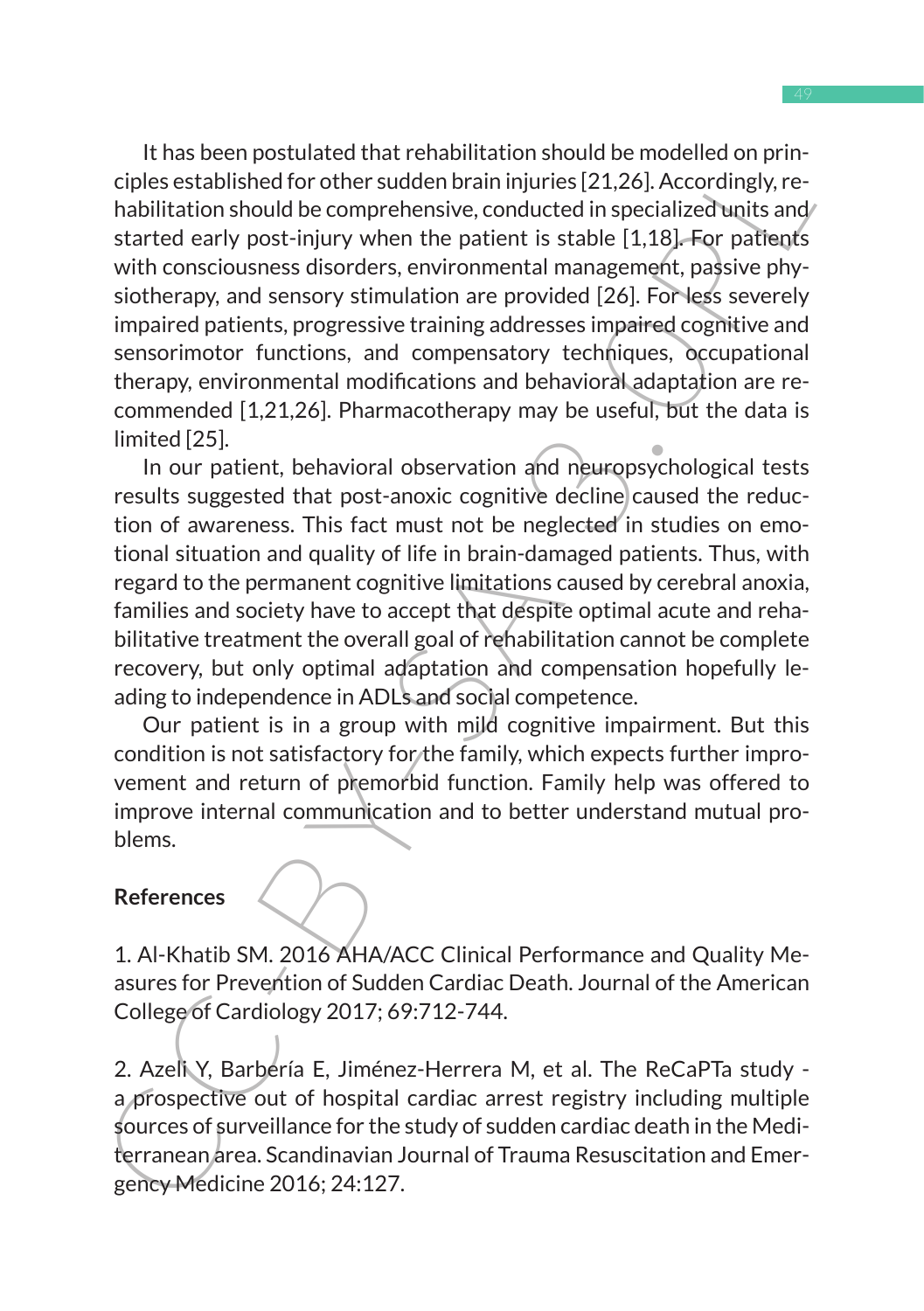3. Beck IR, Gaglietus-Zurunggeri A, Beres Wi, et al. Comparison or vert<br>
bal Episodic Memory Measures: Consortium to Establish a Registry for<br>
Alzheimer's Disease-Neuropychological Assessment Battery (CERAD-<br>
NAB) versus C 3. Beck IR, Gagneux-Zurbriggen A, Berres M, et al. Comparison of Verbal Episodic Memory Measures: Consortium to Establish a Registry for Alzheimer's Disease—Neuropsychological Assessment Battery (CERAD- -NAB) versus California Verbal Learning Test (CVLT). Archives of Clinical Neuropsychology 2012; 27: 510–519.

4. Brian L. Brooks BL, Ploetz DM. Embedded Performance Validity on the CVLT-C for Youth with Neurological Disorders. Archives of Clinical Neuropsychology 2015; 30: 200–206.

5. Caine D, Watson JDG. Neuropsychological and neuropathological sequelae of cerebral anoxia: A critical review. Journal of the International Neuropsychological Society 2000; 6: 86-99.

6. Centofanti P, Barbero C, MD, D'Agata F, et al. Neurologic and cognitive outcomes after aortic arch operation with hypothermic circulatory arrest. Surgery 2016; 160(3): 796-803.

7. Cheng-Yu Ch, Yi-Chia S, Chi-Chun L, et al. Is 15minutes an appropriate resuscitation duration before termination of a traumatic cardiac arrest? A case-control study. American Journal of Emergency Medicine 2016; 34: 505–509.

8. DeJong TJ, Donders J. Cluster subtypes on the California Verbal Learning Test–Second Edition (CVLT–II) in a traumatic brain injury sample. Journal of Clinical and Experimental Neuropsychology 2010; 32 (9) 953– 960.

9. Donnino MW, Rittenbergerb JC, Gaieskid D, et al. The development and implementation of cardiac arrest centers. Resuscitation 2011;82: 974– 978.

10. Fuenmayor AJ, Fuenmayor AM. Cardiac arrest following holiday heart syndrome. International Journal of Cardiology 1997; 59: 101–103.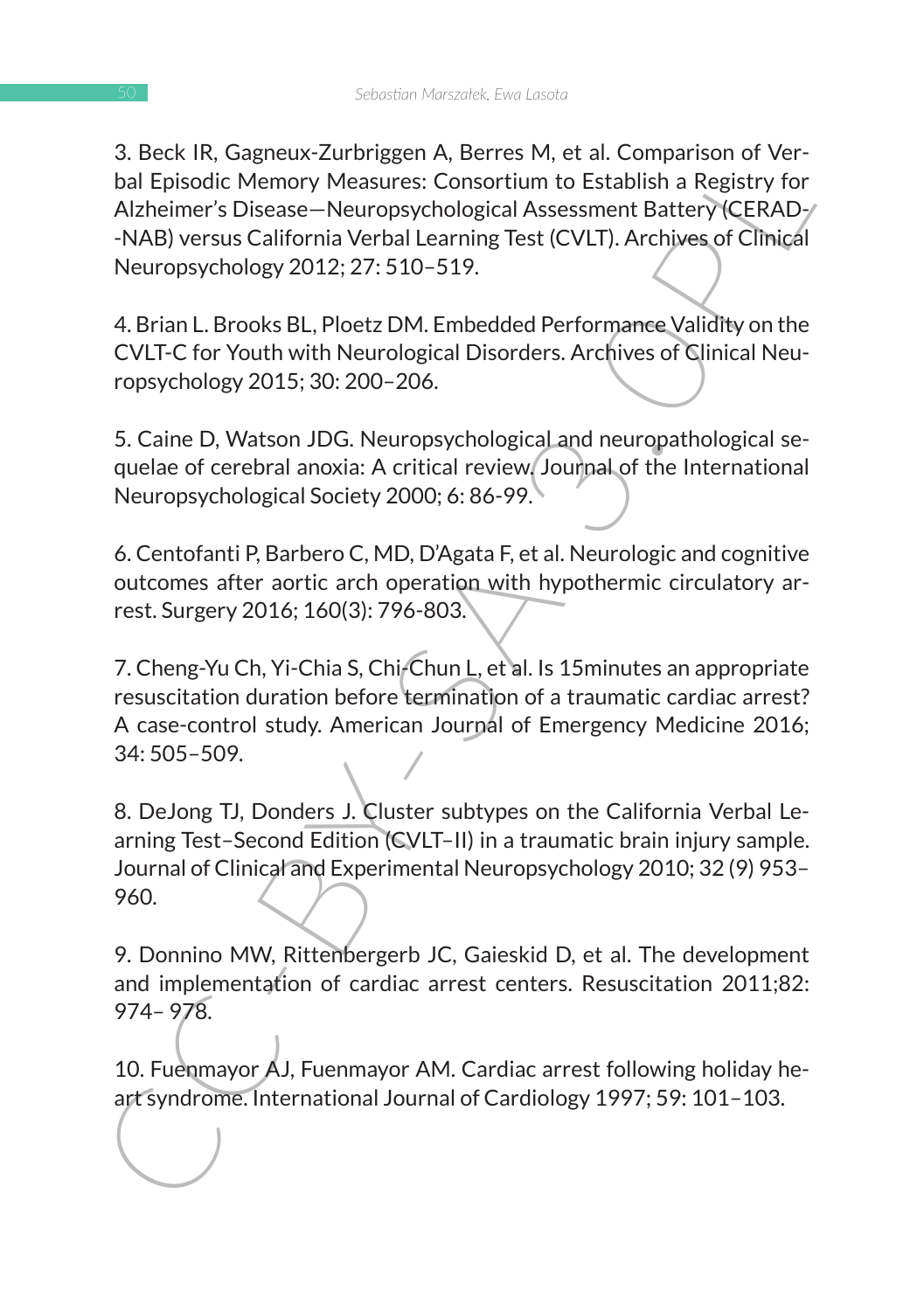11. Garcia – Molina A, Roig – Rovira T, Ensen At- Cantallops A, et al. Neuropsychological profile of persons with anoxic brain injury: Differences regarding physiopathological mechanism. Brain Injury 2006; 20(11): 1139–1145.

12. Gerdes JS, Walther EU, Jaganjac S, et al. Early Detection of Widespread Progressive Brain Injury after Cardiac Arrest: A Single Case DTI and Post-Mortem Histology Study. PloS ONE 2014; 9: 1-5.

13. Herrmann, M, Ebert AD, Galazky I, et al. Neurobehavioral Outcome Prediction After Cardiac Surgery Role of Neurobiochemical Markers of Damage to Neuronal and Glial Brain Tissue. Stroke 2000; 31:645-650.

14. Hill BD, Alosco M, Bauer L, et al. The Relation of Executive Functioning to CVLT-II Learning, Memory, and Process Indexes. Applied Neuropsychology Adult 2012;19: 198–206.

15. Jacobs ML, Jacobus D. Criterion validity of the California Verbal Learning Test-Second Edition (CVLT-II) after traumatic brain injury. Archives of Clinical Neuropsychology 2007; 22: 143–149.

16. Lebowitz BK, Touradji P, Lynn J, et al. NeuropsychologyExecutive Control and Learning Pattern on the CVLT Executive Control and Learning Pattern. Journal of Clinical and Experimental Neuropsychology 2006; 28:1208–1217.

17. Lezak MD, Howeison DB, Bigler ED, et al. Neuropsychological Assesment. New York: Oxford/Univerity Press; 2012.

18. Lim C, Alexander MP, LaFleche G, et al. The neurological and cognitive sequelae of cardiac arrest. Neurology 2011; 63: 1773-1779.

1. Lartica - Woulha A, Ruga - Rotvira I, Entert Arc-Calitain<br>Propychological profile of persons with anoxic brain injury: Differences<br>regarding physiopathological mechanism. Erain injury 2008; 20(11)<br>1139-1145.<br>12. Gerdes 19. McCrea SM. Measurement of Recovery after Traumatic Brain Injury: A Cognitive-Neuropsychological Comparison of the WAIS-R with the Cognitive Assessment System (CAS) in a Single Case of Atypical Language Lateralization. Applied Neuropsychology 2007;14(4): 296–304.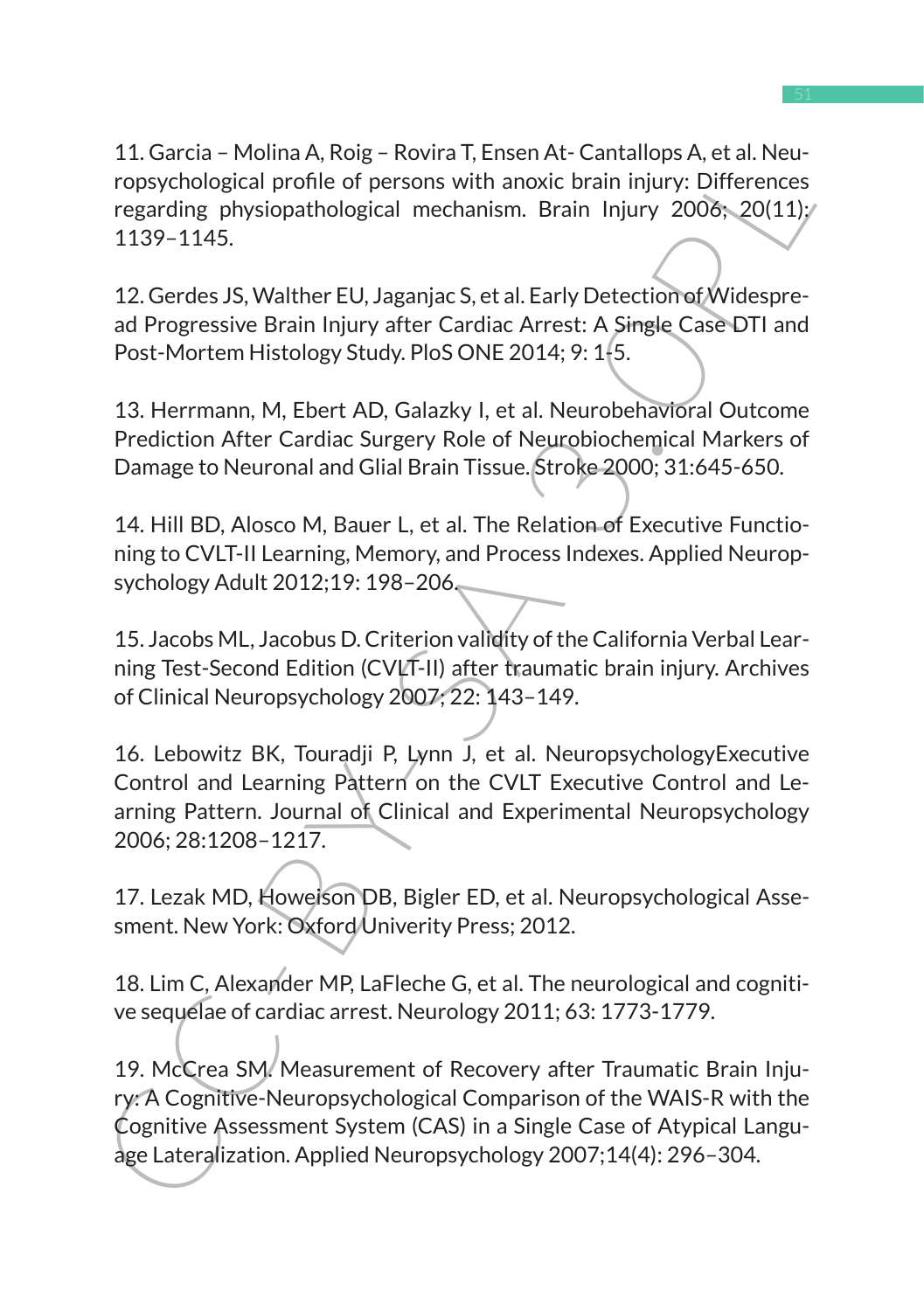20. Moriwaki Y, Sugiyama M, Yamamoto T, et al. Outcomes from Prehospital Cardiac Arrest in Blunt Trauma Patients. World Journal Surgery 2011; 35:34–42.

21. Nelson DV, Esty MC. Neurotherapy as a catalyst in the treatment of fatigue in breast cancer survivorship. Neurotherapy of Fatigue 2016; 12(4): 246-249.

22. Orboa M, Aslaksenb PM, Larsbyd K, et al. Alterations in cognitive outcome between 3 and 12 months in survivors of out-of-hospital cardiac arrest. Resuscitation 2016; 105: 92–99.

23. Peskine A, Picqo Ch, Pradat-Diehl. Cerebral anoxia and disability. Brain Injury 2004; 18: 1243–1254.

24. Polak AR, Paardt JW, Figee1 M, et al. Compulsive carnival song whistling following cardiac arrest: a case study. Psychiatry 2012; 12: 71:75.

20. Motivakir i, sugural M, raintinudo I, et al. Ottomiss front Prenio-<br>spital Cardiac Arrest in Blunt Trauma Patients. World Journal Surgery<br>2011; 35:34–42.<br>21. Nelson DV, Esty MC. Neurotherapy as a catalyst in the treatm 25. Polanowska KE, Sarzyńska-Długosz IM, Paprot AE. Neuropsychological and neurological sequelae of out-of-hospital cardiac arrest and the estimated need for neurorehabilitation: a prospective pilot study. Kardiologia Polska 2014; 9: 814–822.

26. Pußwald G, Fertl E, Faltl M, et al. Neurological rehabilitation of severely disabled cardiac arrest survivors. Part II. Life situation of patients and families after treatment. Resuscitation 2000; 47: 241–248.

27. Reich DL, Uysal S, Sliwinski M, et al. Neuropsychologic outcome after deep hypothermic circulatory arrest in adultt. The Journal of Thoracic and Cardiovascular Surgery 1998; 117: 156-163.

28. Rozenn NL, Kingb LB, Sotoodehnia N, et al. Endogenous red blood cell membrane fatty acids and sudden cardiac arrest. Metabolism Clinical and Experimental 2010; 59: 1029–1034.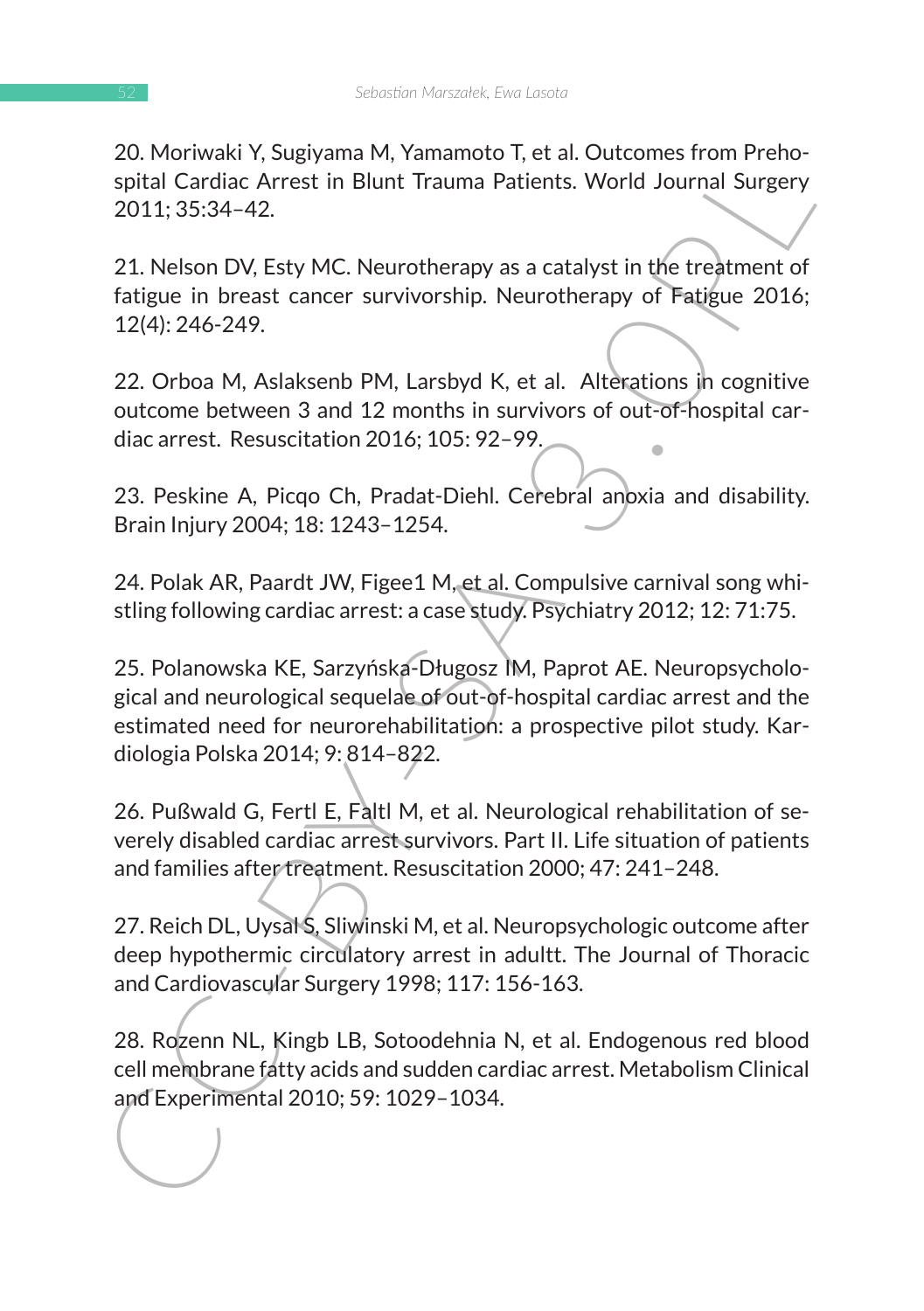29. Sesok S, Bolle N, Kobal J, et al. Cognitive function in early clinical phase Hantinfton Disease after rivastigmine treatment. Psychiatria Danubina 2014; 26: 239-248.

30. Shah R, Faruqui RA. Delusional jealousy and person directed hostility: 5-year follow-up of a patient after anoxic brain injury. Brain Injury 2013; 27: 1719–1722.

31. Steinberg Ch, Pelletier MJ, Perron J, et al. Sudden Cardiac Arrest Due to Subtotal Absence of Left-sided Pericardium—Case Report and Review of the Literature. Congenit Heart Dis. 2013; 8:E92–E98.

32. Strauss W, Sherman EMS, Spreen O. A Compedium of Neropsychological Tests. New York: Oxford Univerity Press; 2006.

33. Thiruselvam I, Vogt EM, Hoelzle JB. The Interchangeability of CVLT-II and WMS-IV Verbal Paired Associates Scores: A Slightly Different Story. Archives of Clinical Neuropsychology 2015; 30: 248–255.

34. Torgersen J, Strand K, Bjelland TW. Cognitive dysfunction and health- -related quality of life after a cardiac arrest and therapeutic hypothermia. Acta Anaesthesiol Scand 2010; 54: 721–728.

35. Valenstein W, Heilman KM. Clinical Neuropsychology. New York: Oxford Univerity Press; 2012.

27. sesues, a, oue IV, Noual J, et al. Cognitive unit. Direction Brief units a pinal<br>se Hantinfton Disease after rivastigmine teatment. Psychiatria Danubi-<br>na 2014; 26: 239-248.<br>SO. Shah R, Faruqui RA, Delusional jealousy 36. Vogels RLC, Oosterman JM, Harten B, et al. Profile of Cognitive Impairment in Chronic Heart Failure. The American Geriatrics Society 2007; 55:1764–1770.

37. Wahlin TBR, Larsson MU, Luszcz MA. WAIS-R Features of Preclinical Huntington's Disease: Implications for Early Detection. Dement and Geriatric Cognition Disorders 2010;29:342–350.

38. Winarnia TI, Mundhofira FEP, Ediati A, et al. The fragile X-associated tremor ataxia syndrome (FXTAS) in Indonesia. Clinical Genetics 2013: 83: 263–268.